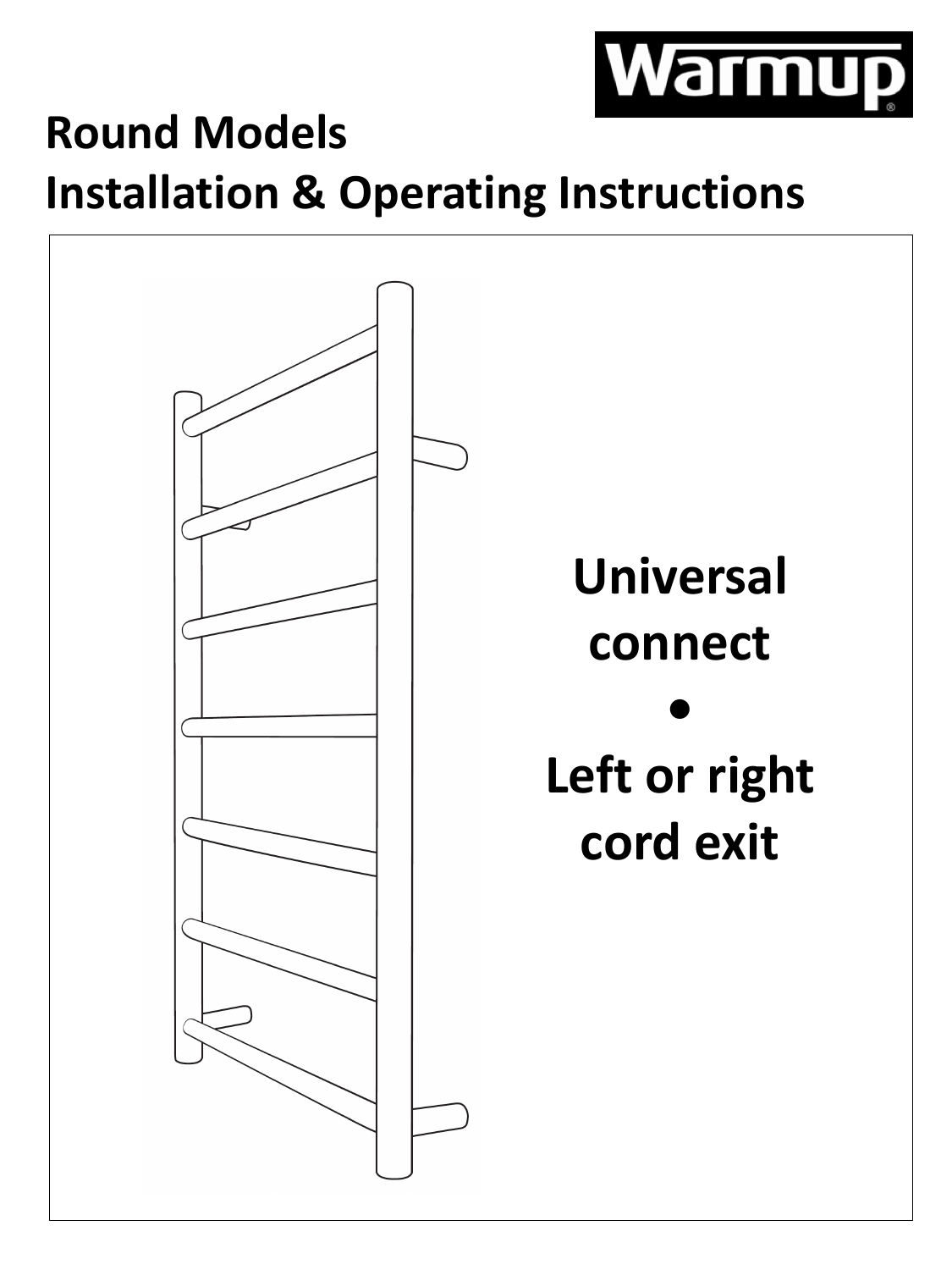

# **Installation Instructions**

Please note that this appliance must be installed as prescribed by the relevant wiring rules and regulations, including the regulations covering installation of appliances and accessories in 'wet areas' such as bathrooms, showers and laundries. Installations should be in accordance with AS/NZS 3000:2007.

Note :

- This class 1 appliance requires an earth connection.
- An accessible all pole disconnection switch is required in the fixed wiring.

The heated towel rail should be mounted vertically with the cord exiting from the base; it should be positioned at least 600mm above the floor.

# **Recommended mounting procedures**

1. Select the method of cord entry required – whether exposed or concealed.



2. Select which side of the towel rail needs to be wired in. Depending on the location of existing wiring through or on the wall you can decide which side you will use.

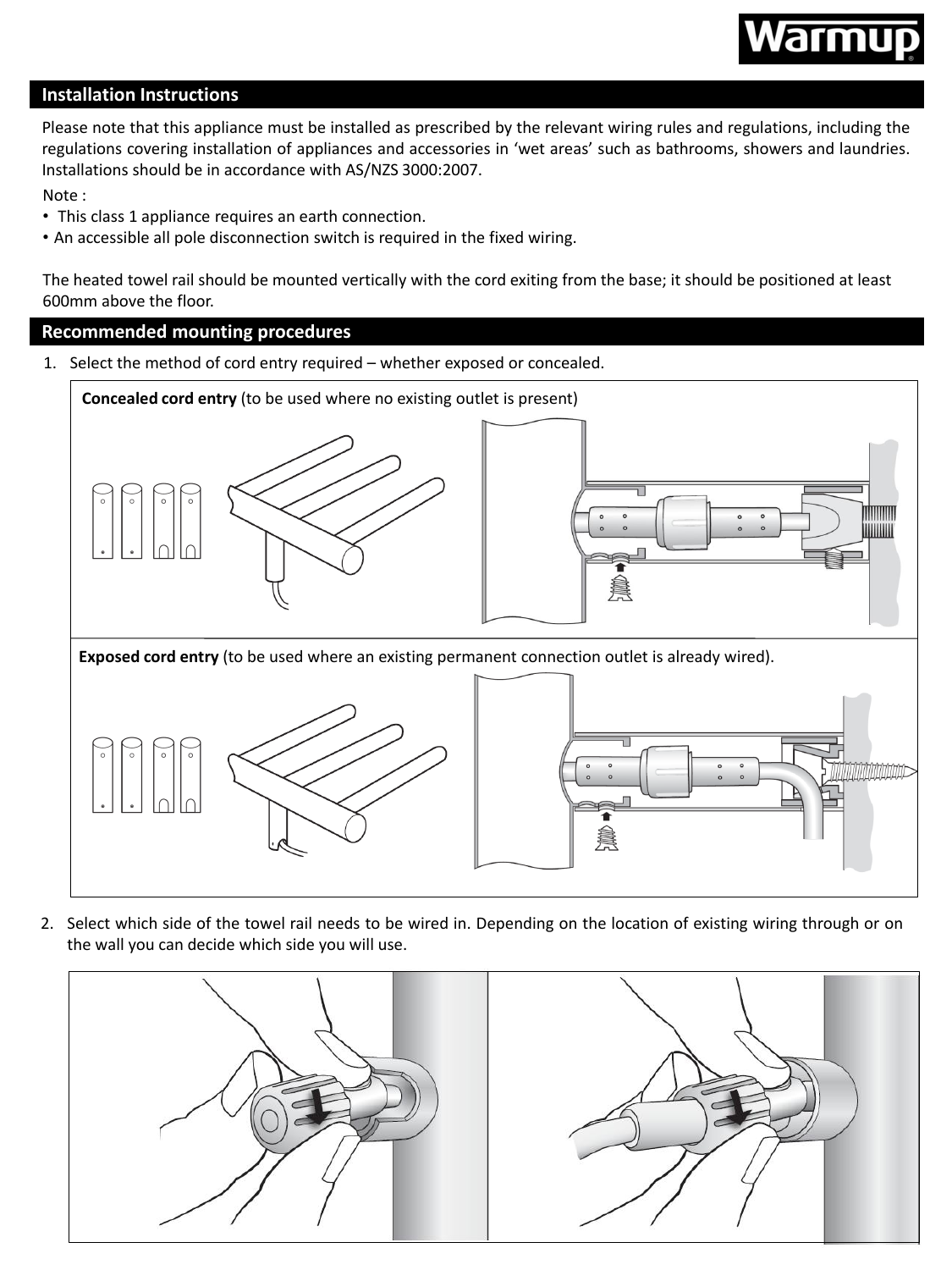

### **Recommended mounting procedures (cntd)**

- 3. Select a desired position to mount the towel rail i.e. at least 600mm above the floor and 300mm away from all permanent objects in the surrounding area.
- 4. Using a pencil, draw around the end of each tube to mark their positions on the wall ensuring that the rail is square on the wall.
- 5. Screw the mounting inserts securely to the wall at the locations marked.
- 6. Press the towel rail onto the mounting inserts gradually, checking that each leg is lined up with the mounting inserts before applying force.
- 7. Mount the towel rail with a single grub screw on each of the 4 brackets as shown in the drawing.

### **Safety information**

As with any electrical appliance, you should be aware of basic safety precautions when using this heated towel rail. Please read these instructions, and file them for future reference:

- Because this appliance gets hot, young children and infirm people should be closely supervised when nearby. Do not let young children treat the towel rail as a toy.
- Special purpose tools are required for the replacement of the power supply cord and element.
- Be aware that the towel rail will get slightly hotter than normal during warmer weather and when insulated by towels.
- The rail should NOT be used for anything other than its intended use.
- Do not put the towels or anything else which has been in contact with hazardous liquids on this towel rail.
- Use this appliance only on the voltage specified on the rating label.
- Electrical work to be performed by a registered electrician.
- Do NOT immerse the towel rail in any liquid.
- Make sure the supply cord never touches heated surfaces.
- Ensure that the towel rail is wiped down from time to time with a damp cloth and a stainless steel cleaner. Do not use any abrasives or corrosive cleaners.
- If the electrical cord or connection is damaged DO NOT attempt to repair; please contact the supplier.

**WARNING:** DO NOT install towel rails in areas which may be subjected to saturation of water resulting in ingress of moisture. It is recommended that all units are protected via a R.C.D(Residual Current Device) circuit.

#### **Operation:**

It will take about ¾ hour to heat up to the desired temperature and can, if desired, be left running constantly.

### **Specifications**

| Code                                                                           | HTR 680 x 450 - ROUND | <b>HTR 800 x 600 - ROUND</b> | HTR 800 x 600C - ROUND CURVED |
|--------------------------------------------------------------------------------|-----------------------|------------------------------|-------------------------------|
| Height                                                                         | 680mm                 | 800mm                        | 800 <sub>mm</sub>             |
| Width                                                                          | 450mm                 | 600 <sub>mm</sub>            | 600 <sub>mm</sub>             |
| <b>Depth</b>                                                                   | 120mm                 | 120mm                        | 120mm                         |
| <b>Bars</b>                                                                    | 6                     |                              |                               |
| <b>Electrical</b>                                                              |                       |                              |                               |
| Wattage                                                                        | 55W                   | 100W                         | 100W                          |
| Supply 230-240V ~ 50Hz, single phase<br>Class $1$ – requires earth connection. |                       |                              |                               |